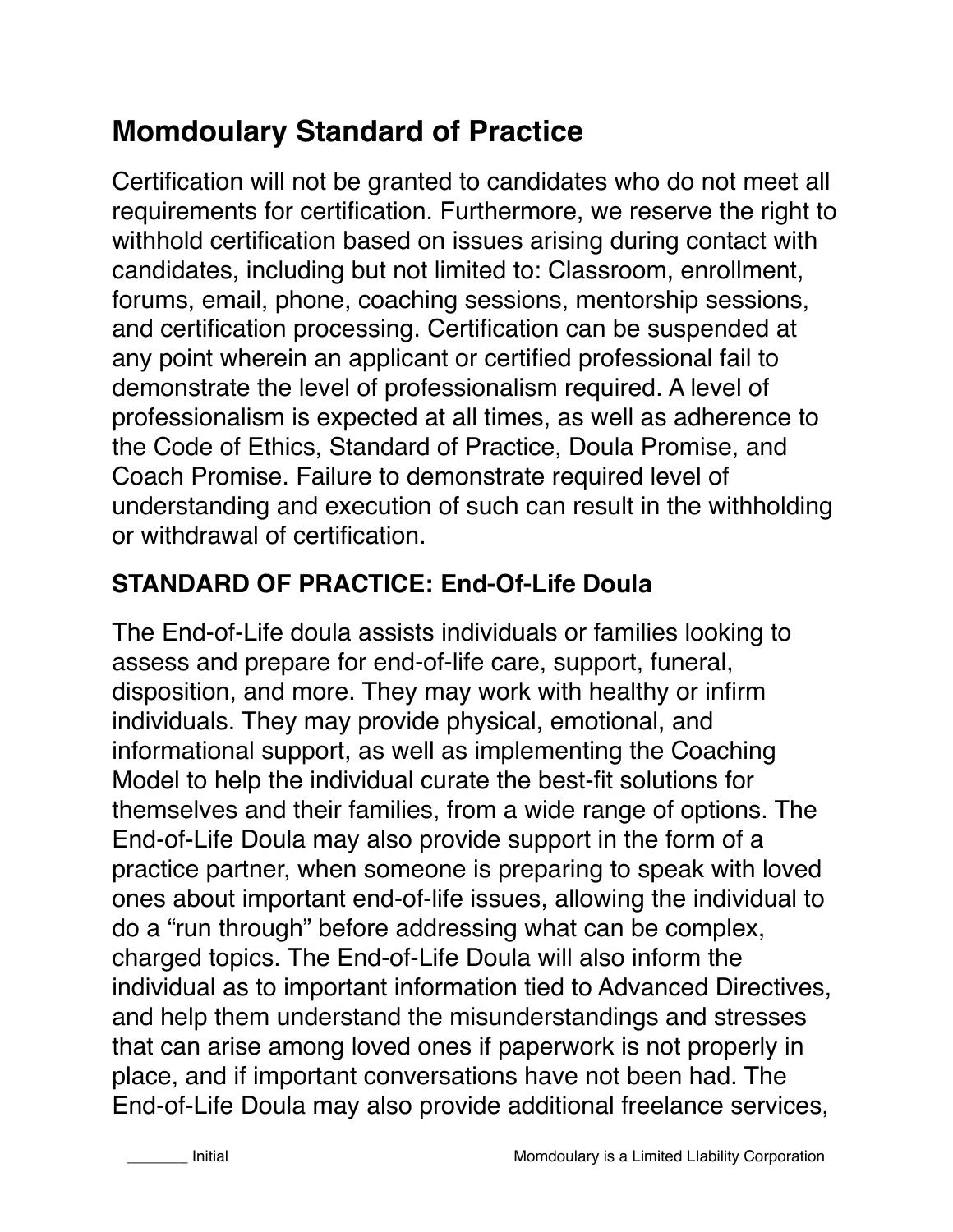not tied to her doula role (clarifying in her service agreement that this be the case), such as photocopying documents, filming discussions or last wishes (while also ensuring the client is properly informed that this may not necessarily be legally enforceable in any number of instances), and other administrative or technological assists.

The Momdoulary Certified End-of-Life Doula will do their best to respect the wishes of the individual and/or family, however they will at no time offer legal, medical, therapeutic or counseling advice, or serve as a funeral director, nor perform medical or clinical procedures. The Momdoulary Certified End-of-Life Doula also understands that playing a role in euthanasia or assisted suicide also lies outside the scope of practice for the Momdoulary Certified Doula/Professional.

The End-of-Life Doula will not provide any form of medical or clinical care or advice. They will not fill out forms, file registrations, or offer legal counsel, or funeral planning (they can, however, use the Coaching Model as well as educating and informing the individual on the diverse options available). Certification applies to informational, educational, and emotional support; administrative, and personal assistant support; or concierge style measures only.

If the End-of-Life Doula is also a health care professional, they should not refer to themselves as a doula if they will perform clinical tasks including taking blood pressure, temperature, or other clinical care tasks. If the End-of-Life Doula is also a therapist, they should not refer to themselves as a doula if they are performing counseling or therapeutic care.

The Momdoulary End-of-Life Doula can utilize the Coaching Method when working with individuals, but must adhere to the Standard of Practice applicable to the Momdoulary Post-Loss Coach model, which includes in no way directing the individual or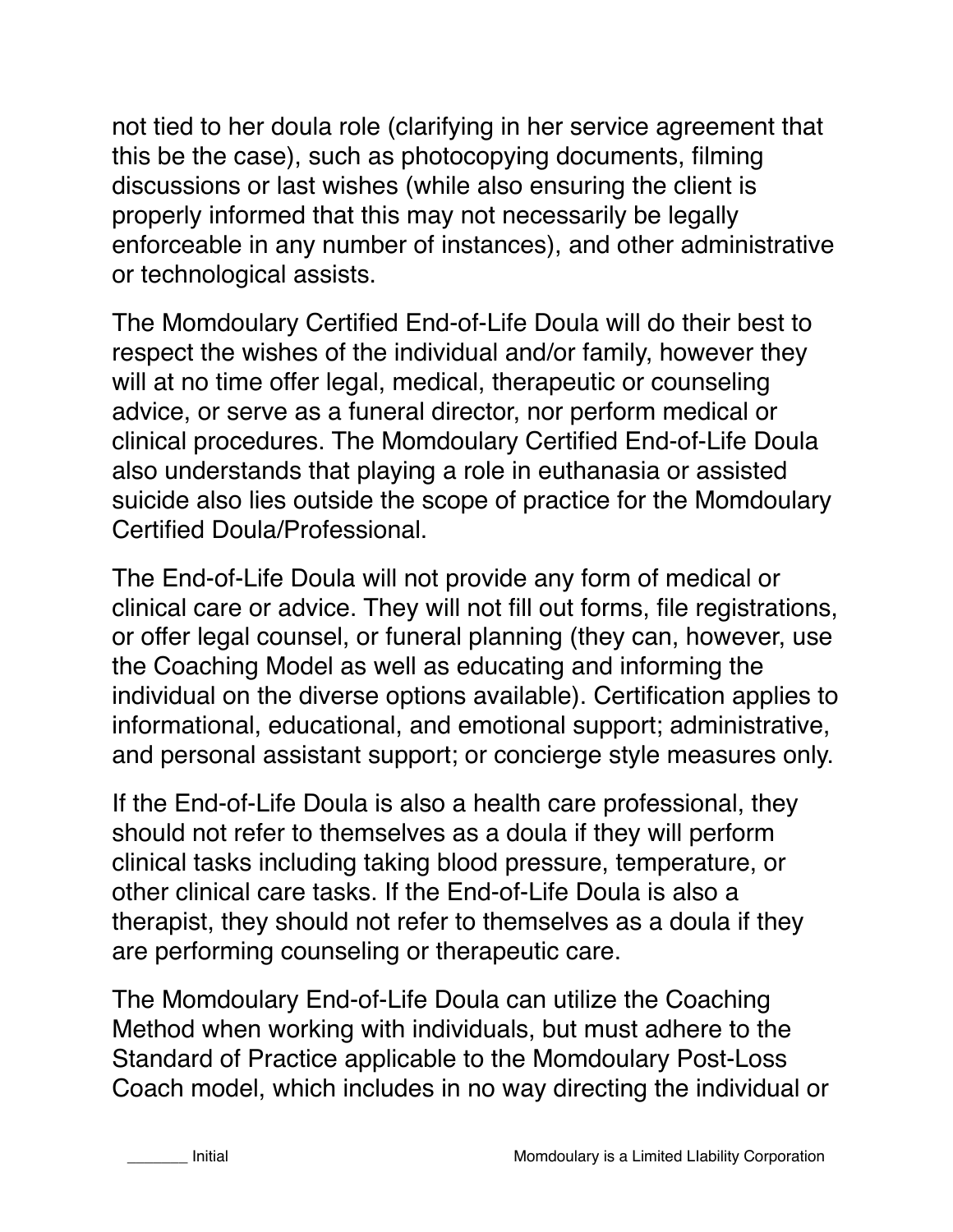family in their decisions, especially regarding legal or medical advice, serving as funeral director, or providing counseling, but rather listening to their wishes and supporting the client as they implement and execute their desires, providing support and education on the process of information curation, while providing information about resources available. While the doula may educate and inform on basic options and approaches, the doula will not prescribe one method over another, but rather do their best to inform the individual and/or family of existing options and resources, supporting them in making the decisions as to what works best for them.

All coaching and doula engagement is done with the provision that the individual and/or family will consult with appropriate legal counsel, medical care provider, and/or therapist before implementing any of discussed options.

The End-of-Life Doula will promote self-advocacy and informed choices as she works to create constructive communication while doing her best to create a cohesive, respectful, positive support among individuals, creating an atmosphere in which end-of-life issues can be discussed confidently and in a positive atmosphere.

The End-of-Life doula will sign a release acknowledging she has been encouraged to maintain liability insurance at all times.

The End-of-Life Doula will maintain the standards of her certification as per directions. Momdoulary strongly recommends that End-of-Life Doulas do not provide documents for clients to fill in, as this risks being construed as legal advice. Momdoulary also strongly encourages the End-of-Life doula to seek legal counsel in the creation of documents tied to retention of services, and that they ensure they inform clients of the scope of their practice. It is recommended that the End-of-Life Doula consult with an attorney in structuring their offerings and services, as well as in the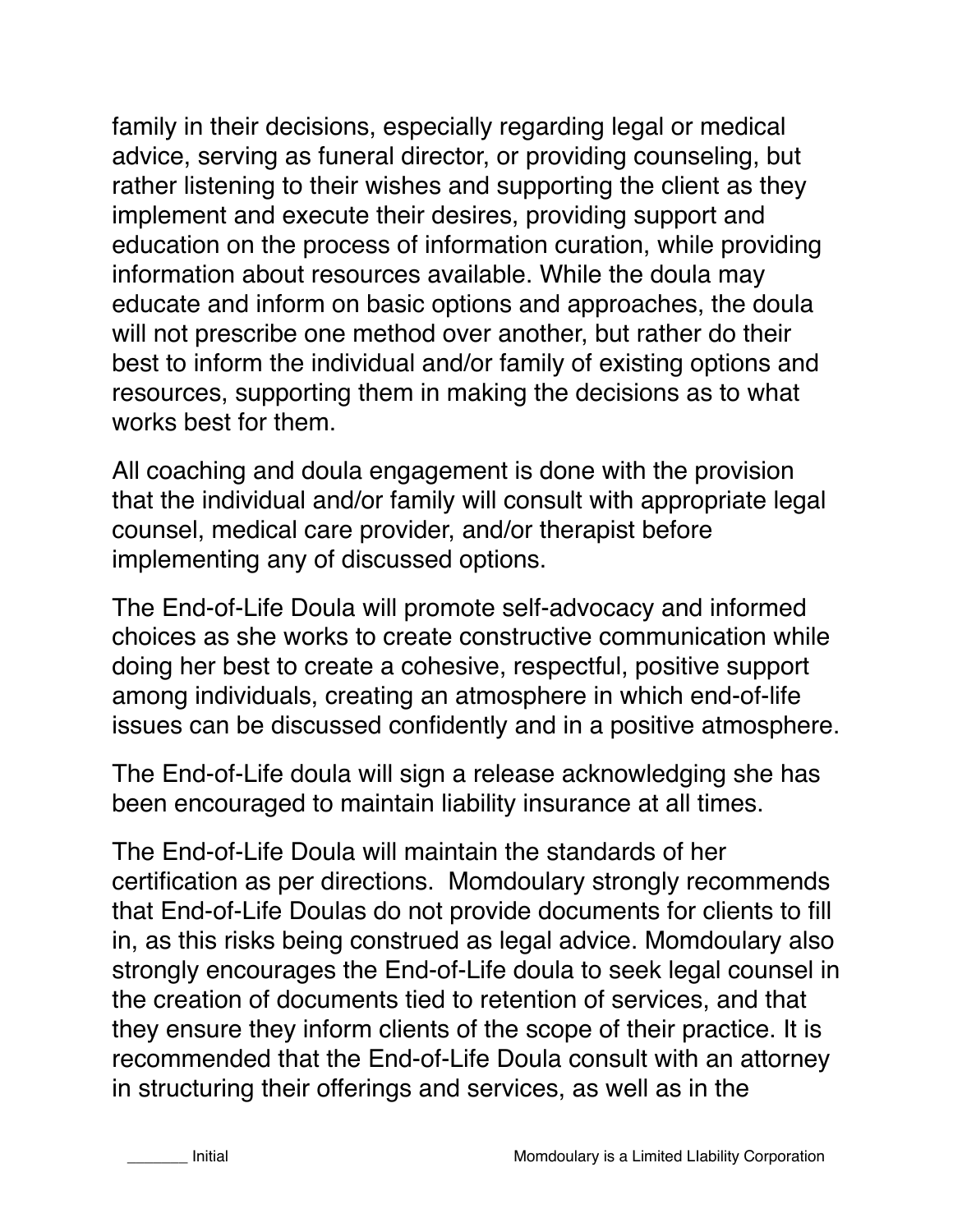creation of their contract for service. It is also recommended that the End-of-Life Doula consult with their automobile insurance company if they will be performing tasks or errands for the client.

The End-of-Life Doula will maintain the client's privacy at all time.

### **STANDARD OF PRACTICE: Death Doula**

The Death Doula may combine their services with other competencies, such as End-of-Life Doula, or Mourning Doula. The Death Doula provides in-home or in care-facility informational, emotional, physical, and administrative, nonmedical support, and may provide light housekeeping tasks, light meal and snack preparation, as well as basic personal assistant tasks. The Death Doula may also utilize the Coaching Model when working with the individual, to help them go through an information curation process, set goals, and reach milestones. The Death Doula may also accompany the individual through the Life Review Process, through which the individual will recall events of their lives, weaving together themes to better understand their narrative, the interconnected story-lines, and the strength of their role as hero of their own life. The Death Doula can then coach the individual through the process of discerning the best way to write the remaining chapters, including the final scenes, such as the Death Vigil and Funeral and Disposition.

The Death Doula may also work with the individual and/or family to develop a Death Vigil plan for comfort and support during the final hours, but will do their best to ensure the individual and/or family that situations and circumstances can change dramatically, and that some of the more spa-like supports people think they may want in their final hours are likely to be different from what they actually want or need, such as holding the hand of a loved one, hearing the rain fall on the rooftop, etc. The Death Doula will do their best to help the individual and/or family to discern the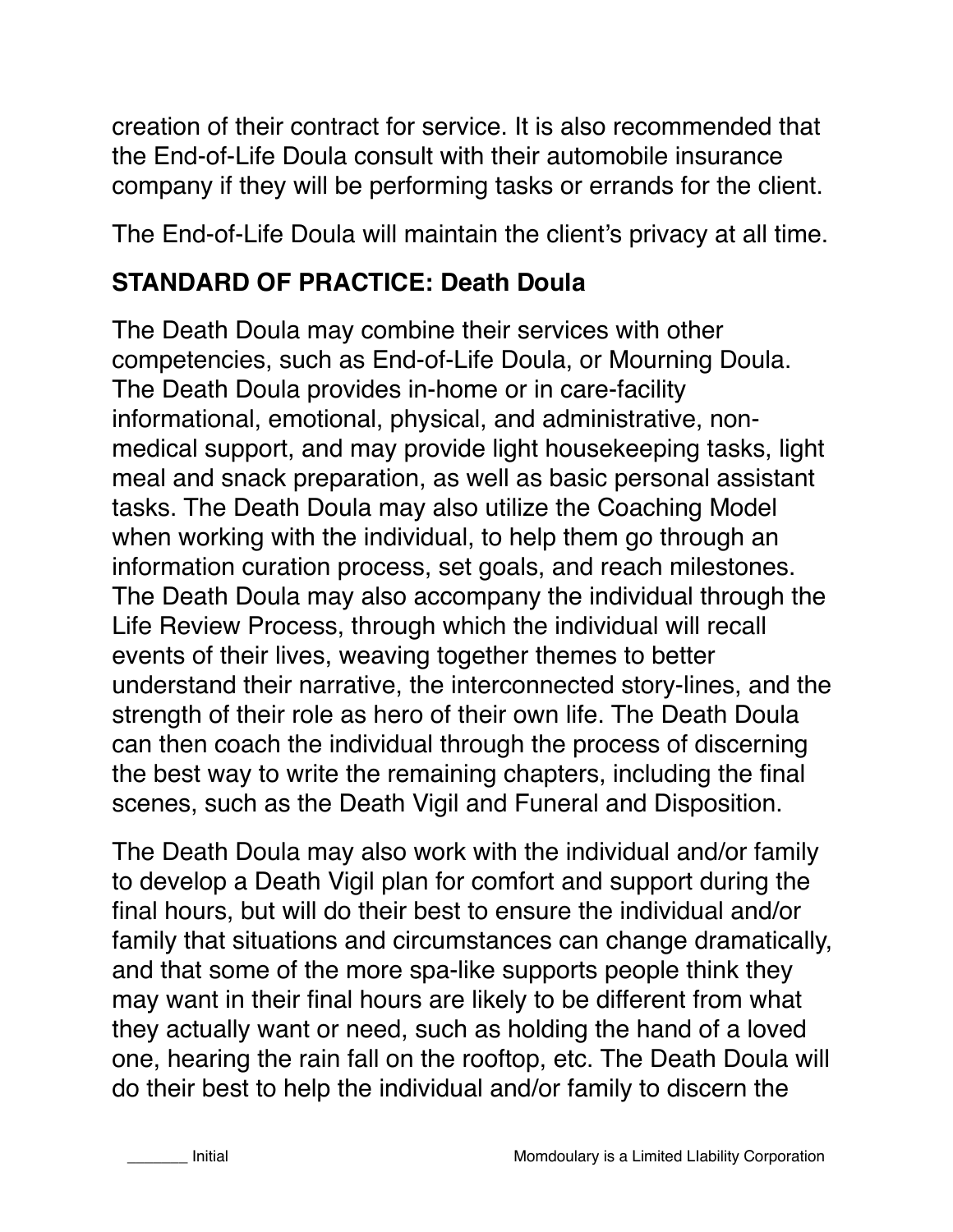best plan for Death Vigil with a realistic understanding, and then help them implement it to the best of their ability, providing physical, emotional, and informational support in the final hours. The Death Doula will also focus on creating sacred space and bringing deep presence to this period, to allow for a more conscious and connected dying, and stronger platform for healing, for those left behind.

While the doula may educate and inform on basic methodology, the doula will not prescribe one method over another, but rather do their best to inform the individual and/or family of existing options and resources, supporting them in making the decisions as to what works best for them.

The Death Doula's goal is not to provide complete care for the individual so much as to support the loved ones in being more fully present and best able to participate in their loved one's final hours, though when necessary, the Death Doula will indeed provide comfort measures themselves. The Death Doula in no way provides any medical or clinical advice or care. This extends to taking blood pressure and/or temperature, and any other medical or clinical action. Certification applies to informational, emotional, comfort, and support measures only. Additionally, the Death Doula will provide information about appropriate resources if the family has questions or concerns outside the scope of the Death Doula's practice.

If the Death Doula is also a health care professional, he or she should not refer to themselves as a doula if they will perform clinical details/procedures/exams.

The Death Doula will maintain blood-borne Pathogen and Food handler Certifications, as well as maintaining certification standards and requirements, and upholding our code of ethics. The Death Doula will sign a release acknowledging they have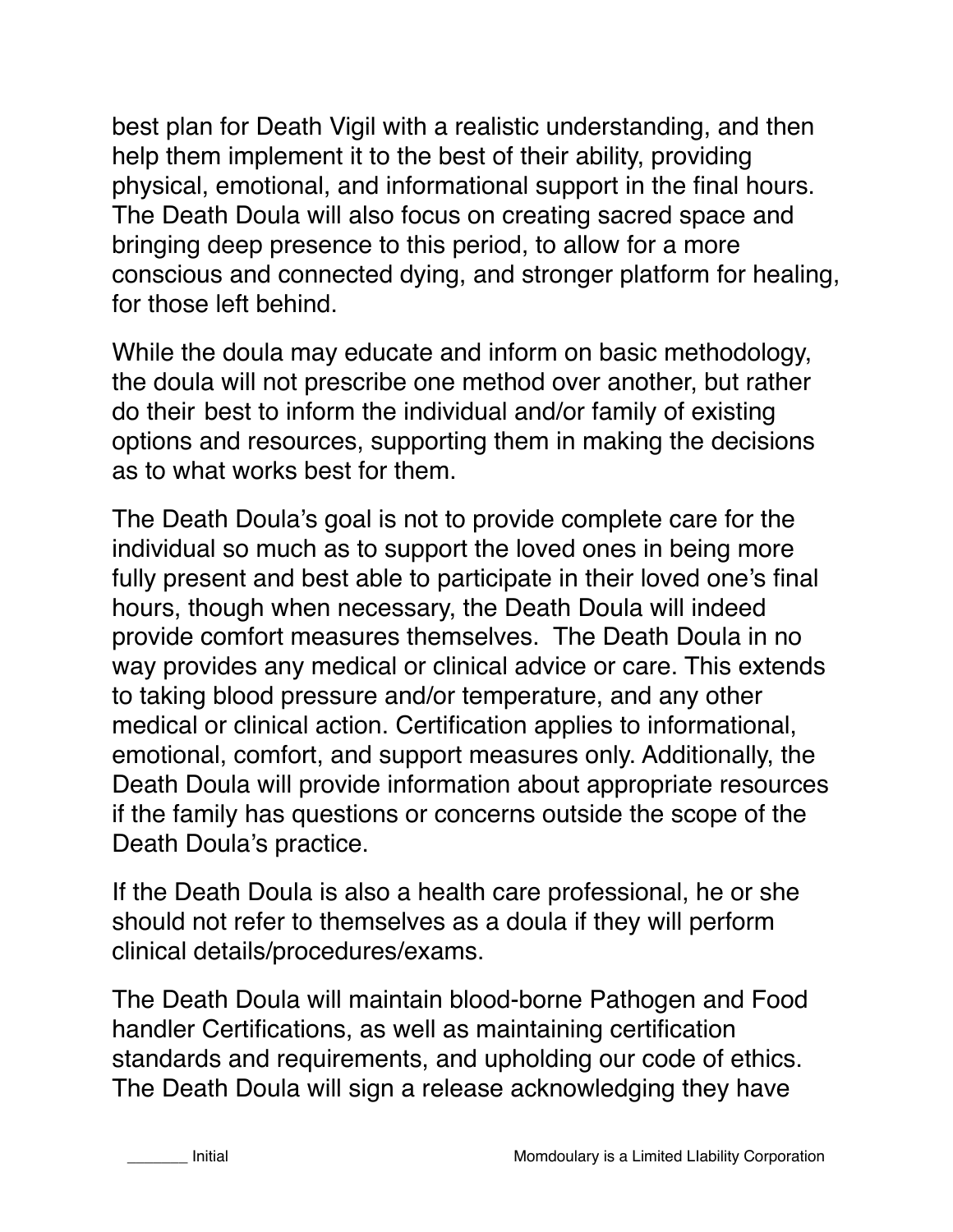been encouraged to maintain liability insurance at all times. It is recommended that the Death Doula consult with an attorney in structuring their offerings and services, as well as in the creation of their contract for service. It is also recommended that the Death Doula consult with their automobile insurance company if they will be performing tasks or errands for the client.

The Death Doula will maintain the client's privacy at all times.

### **STANDARD OF PRACTICE: Mourning Doula**

The Mourning Doula provides informational, physical, emotional, and personal assistance, support, and comfort following a death, and may provide assistance with light housekeeping tasks, hotel and flight reservations, child care, errand running, light meal and snack preparation, organization and task management support for the family; or even assist with editing or practicing an obituary or eulogy. They may accompany the family to the funeral home or crematorium, providing support and advocacy as they plan the funeral and memorial; they may provide education on existing options for disposition. The Mourning Doula will refrain from advising the client as to what options to choose, or influencing their decisions beyond providing basic information, ensuring the client has all of their questions or concerns addressed, or creating and holding the space for the client to step back and gather their thoughts before making emotional decisions. The Mourning Doula may act as an advocate for the client in this role. The Mourning Doula will very likely use their Coaching Model skills to support the individual in the process of information curation and task organization; they may combine this with administrative support in roles such as that of an accountability partner for an individual or group who are arranging for the funeral and disposition of a loved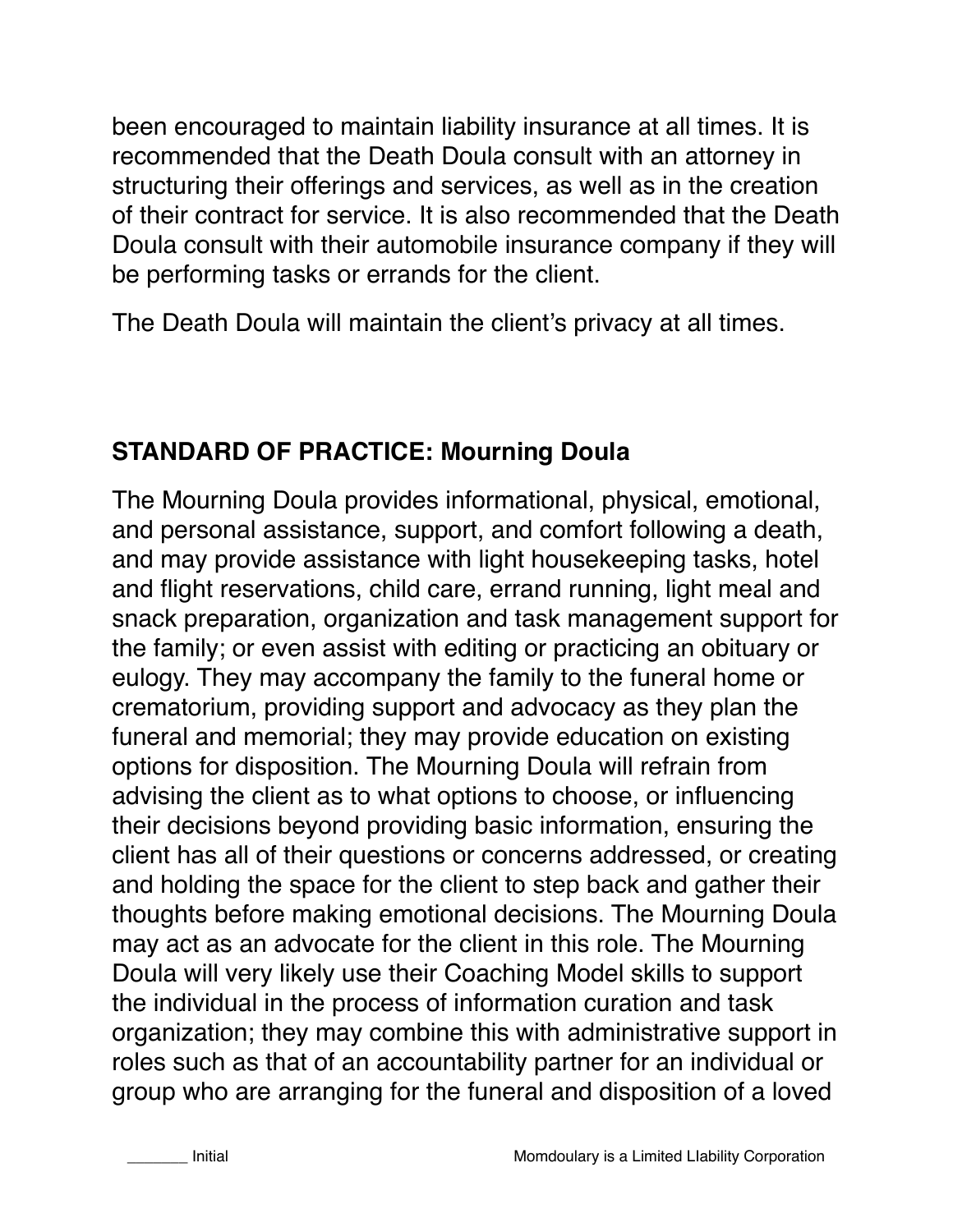one. The Mourning Doula will refrain from acting in the way of a funeral director, and will not provide any opinion, direction, or advice regarding choices or options an individual or family may select. They may also offer information and education about the creation of memorial items such as collages, scrapbooks, film projections, and the like. They may use the Coaching Model to support individuals as they discern which options they wish to pursue, and to support the client in discerning an order of task management, and then in meeting those tasks. The Mourning Doula will not be the organizer or task developer, but rather the administrative and coaching support individual as the individual and/or family address these items. The Mourning Doula will NOT provide general price lists of funeral homes in their area.

The Mourning Doula has a commitment to the aim of helping the individual or family become more vitally active in the funeral and disposition of their loved one, and will do all he or she can to create and hold the space for that to occur, utilizing skills and service such as those mentioned above. If they practice child care, transportation, etc, they will ensure that they are in compliance with all local area rules; in the role of information support regarding funeral and disposition they are never to serve as a funeral director would, but solely as a source of education, information, and advocacy. In that and all other capacities, they will ensure they are in compliance with any and all local and federal licensing laws and regulations.

If the individual or family has questions or concerns outside the scope of the doula's practice, or is in need of bereavement support beyond that of a coach or doula, the Mourning Doula will refer them appropriately. The Mourning Doula will never act in the role of therapist or counselor, and it is noted that the Coaching Model is far outside the role of counselor or therapist. If the Mourning Doula is serving or offering services beyond this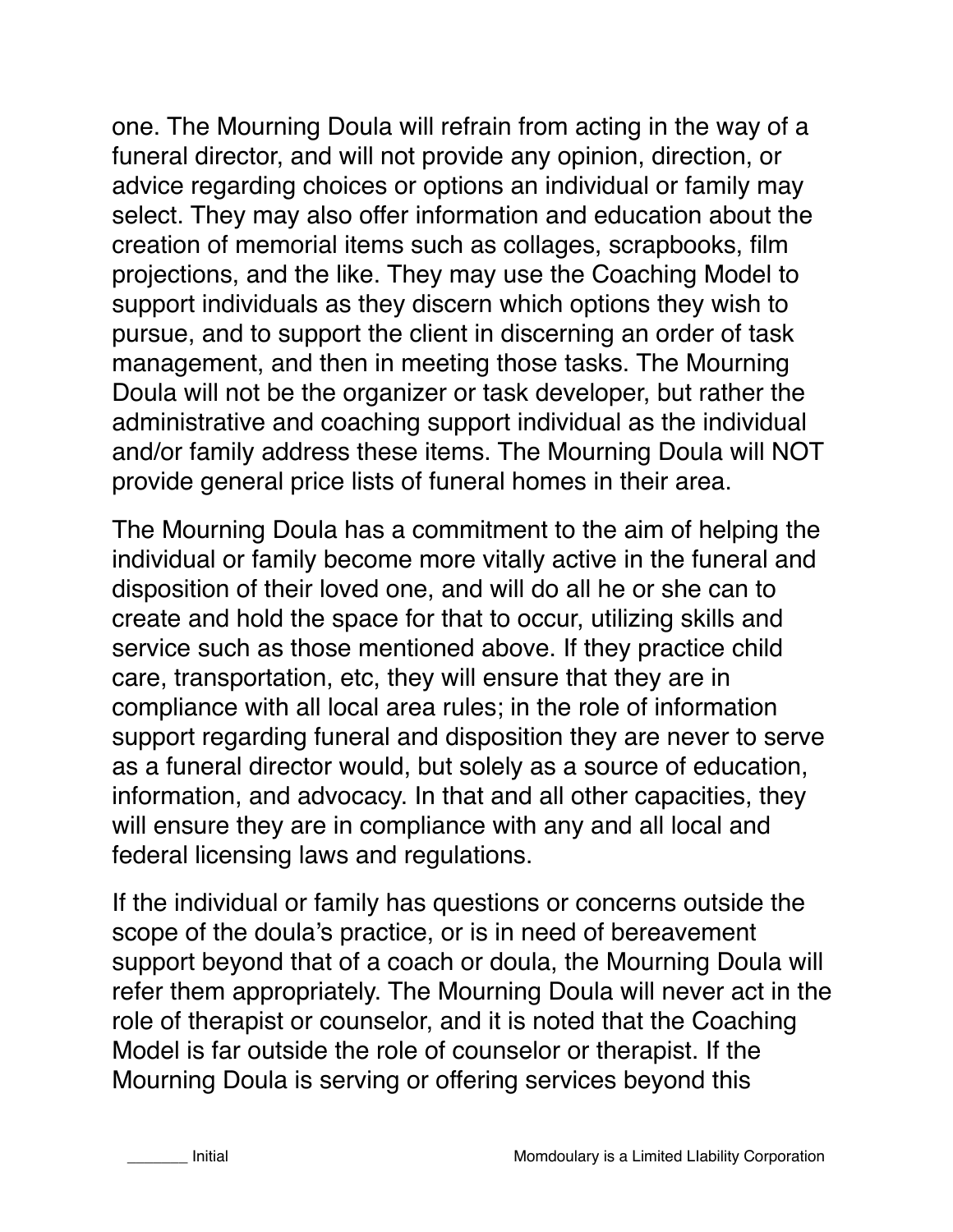standard and scope of practice, they are to make the individual aware of this in written format, and always make it clear in advertising and promotional material.

The Mourning Doula will maintain blood-borne Pathogen and Food handler Certifications, as well as maintaining certification standards and requirements, and upholding our code of ethics. The Mourning Doula will sign a release acknowledging they she has been encouraged to maintain liability insurance at all times. It is recommended that the Mourning Doula consult with an attorney in structuring their offerings and services, as well as in the creation of their contract for service. It is also recommended that the Mourning Doula consult with their automobile insurance company if they will be performing tasks or errands for the client.

The Mourning Doula will maintain the client's privacy at all times.

### **STANDARD OF PRACTICE: Home Funeral Doula**

The Momdoulary Home Funeral Doula provides information and education about the care and preparation of a deceased body for burial, including cleaning, dressing, carrying or moving, and utilization of ice to slow decomposition. They may also educate regarding options for organizing tasks related to hosting a home memorial or funeral service, for creating celebration of life displays such as collages and scrapbooks, educate clients on resource options and availability, and inform the client as to the necessary steps for filing for death certificates, transport of the deceased, etc. They may act providing support as the family prepares the body, getting fresh water, towels, keeping pets and children away from dry ice, cutting garments for dressing purposes when necessary, and so forth, as well as providing emotional support throughout the event. They may act as an accountability partner and "point person" family members check in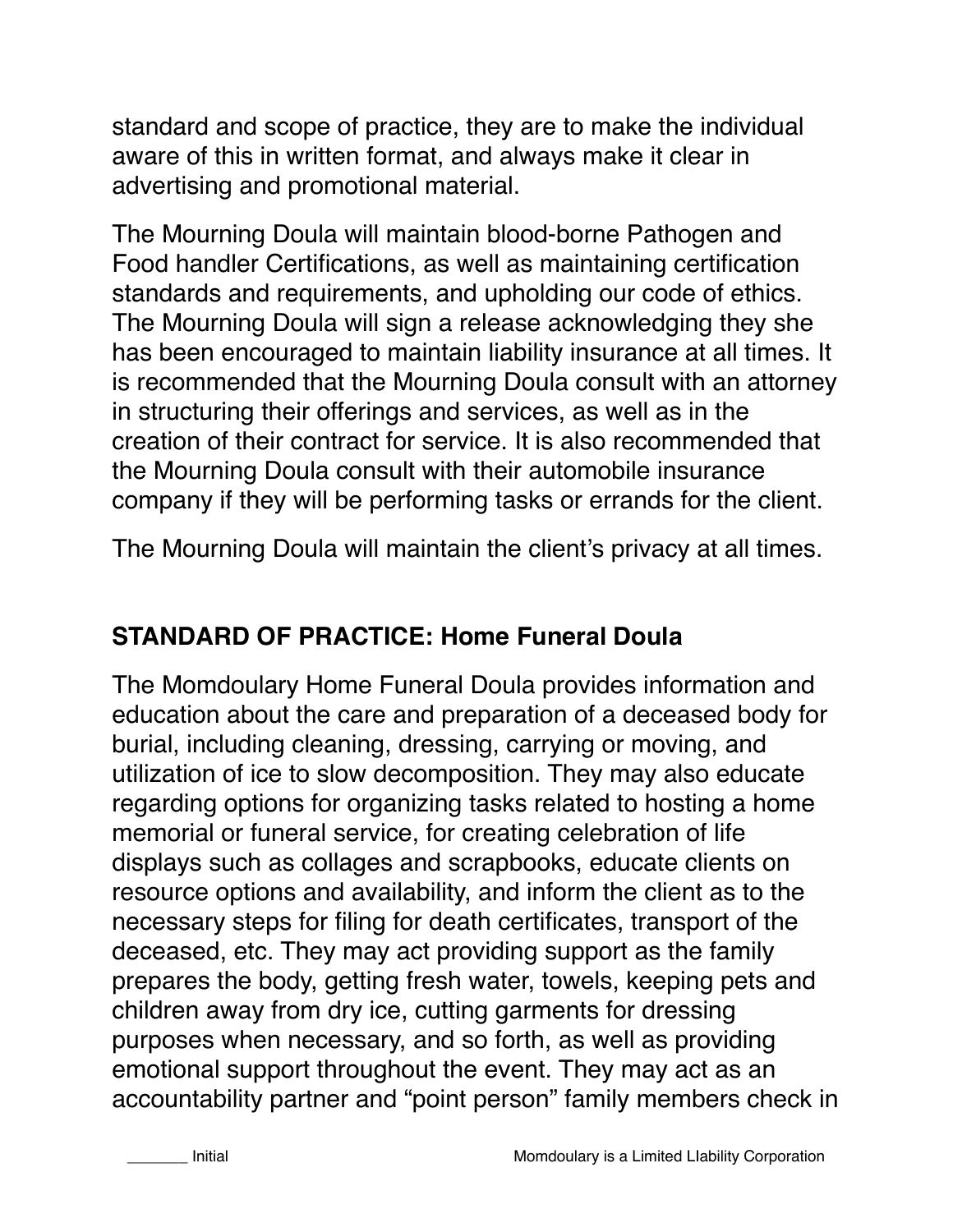with to update one another on status and tasks; in this role as point person the Home Funeral Doula is acting as essentially an administrative assistant, not conducting or directing the action. The Home Funeral Doula will not serve in the capacity of funeral director, they are there solely as informational, educational, administrative, and physical support to help create and hold the space for the family to take fuller ownership of caring for their own dead. The Home Funeral Doula will not provide any opinion, direction, or advice as to what choices or options an individual or family may select. Even where it is legal to do so, we discourage Home Funeral Doulas from taking charge of preparation such as cleaning and dressing the body, as encouraging the individual's loved ones to take fuller ownership of such caring for their dead is highly encouraged, though if the instance calls for it, and it is legal and the Home Funeral Doula has met and complied with any and all legal requirements, the Home Funeral Doula may assist in these tasks, but never leading, always supporting or assisting the family. The Home Funeral Doula will always uphold the highest aim of the Home Funeral Doula, which is to support the individual and/or family in taking fuller ownership of caring for their dead.

The Home Funeral Doula may also provide any number of the skills used by the Mourning Doula, whether it be assisting with errands, providing light housekeeping or childcare, or providing support and assistance with hostess tasks during a home viewing. If local area laws require the involvement of a funeral director or other licensed agent, the Home Funeral Doula will ensure the proper legal requirements have been met if he/she is to work with the client, and the proper individual present. In that and all other capacities, they will ensure they are in compliance with any and all local and federal licensing laws and regulations.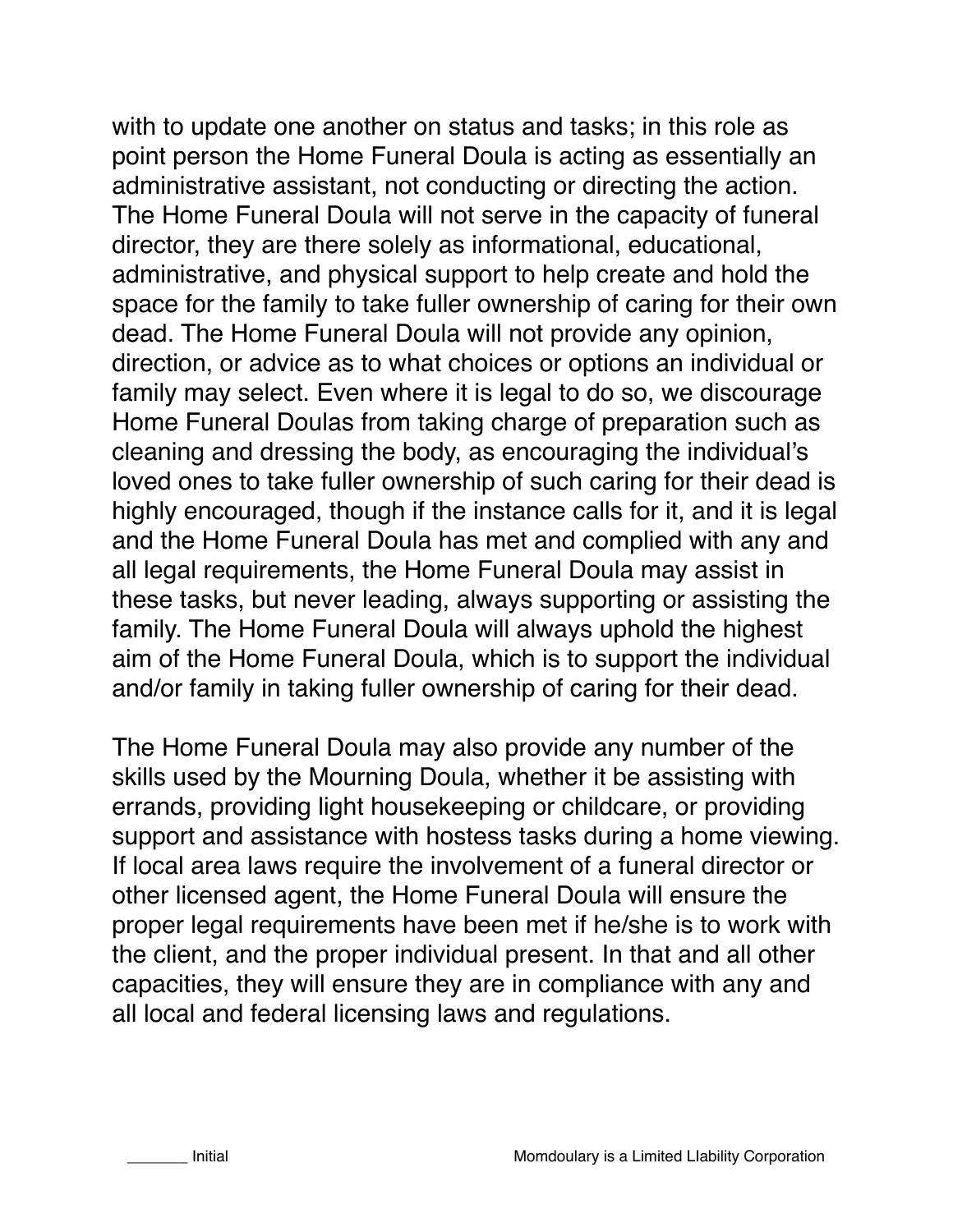The Home Funeral Doula will maintain their blood-borne Pathogen and Food Handler certifications, and are encouraged to maintain liability insurance at all times.

The Home Funeral Doula will maintain their certification. It is recommended that the Home Funeral Doula consult with an attorney in structuring their offerings and services, as well as in the creation of their contract for service. It is also recommended that the Home Funeral Doula consult with their automobile insurance company if they will be performing tasks or errands for the client.

The Home Funeral Doula will maintain the client's privacy at all times.

### **STANDARD OF PRACTICE: "What's Next?" Post Loss Coach**

The Momdoulary "What's Next?" Post Loss Coach uses the Coaching Model to support an individual as they discern next steps in their life following a loss. This may apply to shifts and changes they must make in their daily routine, long and short term goals, or possibly a shift in their living situation, place of residence, employment, income, etc. The Coach will uphold the spirit of the Coaching Model, never acting in the nature of a therapist or counselor, but rather utilizing a socratic line of questioning as they support the individual in process of information curation and next steps as they discern the best fit solutions for the challenges they are rising to meet. Never will the "What's Next?" Post Loss coach offer an opinion, advice, direction, or suggestion as to the choices the individual should make, but rather they provide the support by which the individual can take full ownership for their next steps. The "What's Next?" Post Loss Coach may also provide physical, informational, educational, administrative, and emotional support as the individual implements these actions, including serving as a check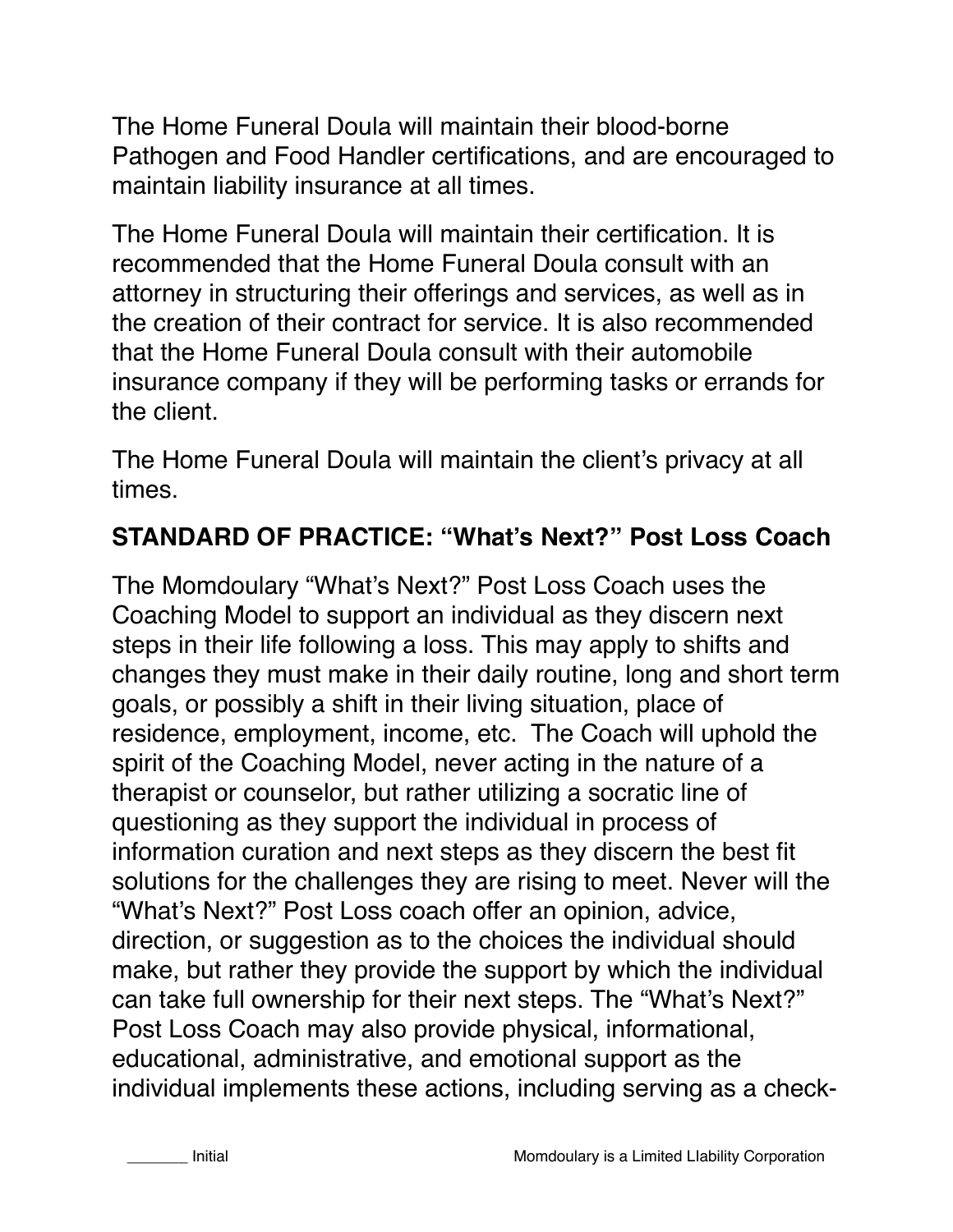in point and/or accountability partner, assisting with maintaining organizational aspects of the task achievement, and overall support.

The "What's Next?" Post Loss Coach will maintain their bloodborne Pathogen and Food Handler Certifications, as well as their Momdoulary Certification. The "What's Next?" Post Loss Coach will sign a release acknowledging she has been encouraged to maintain liability insurance at all times. They will ensure that in this and all other capacities, they will ensure they are in compliance with any and all local and federal licensing laws and regulations. It is recommended that the "What's Next?" Post Loss Coach consult with an attorney in structuring their offerings and services, as well as in the creation of their contract for service. It is also recommended that they consult with their automobile insurance company if they will be performing tasks or errands for the client.

The "What's Next?" Post Loss Coach will maintain the client's privacy at all times.

### **STANDARD OF PRACTICE: Professional Re-Organizer/Post Loss Artifacts Management ("organizer" as listed below)**

The Momdoulary Professional Re-Organizer/Post Loss Artifacts Management Organizer **(in further text: Organizer)** utilizes the Coaching Model, a socratic method of inquiry, reflection**,** and discussion to help individuals identify best-fit goals. Organizer will support the individual as they discern the goals and physical steps to take them, including related schedule and commitments, identifying which artifacts would support or detract from the achievement of goals, and which would best create a well-curated token reminder and/or memorial of the deceased. The Organizer will provide information, education, administrative, physical, and emotional support as to the variety of organizational tactics for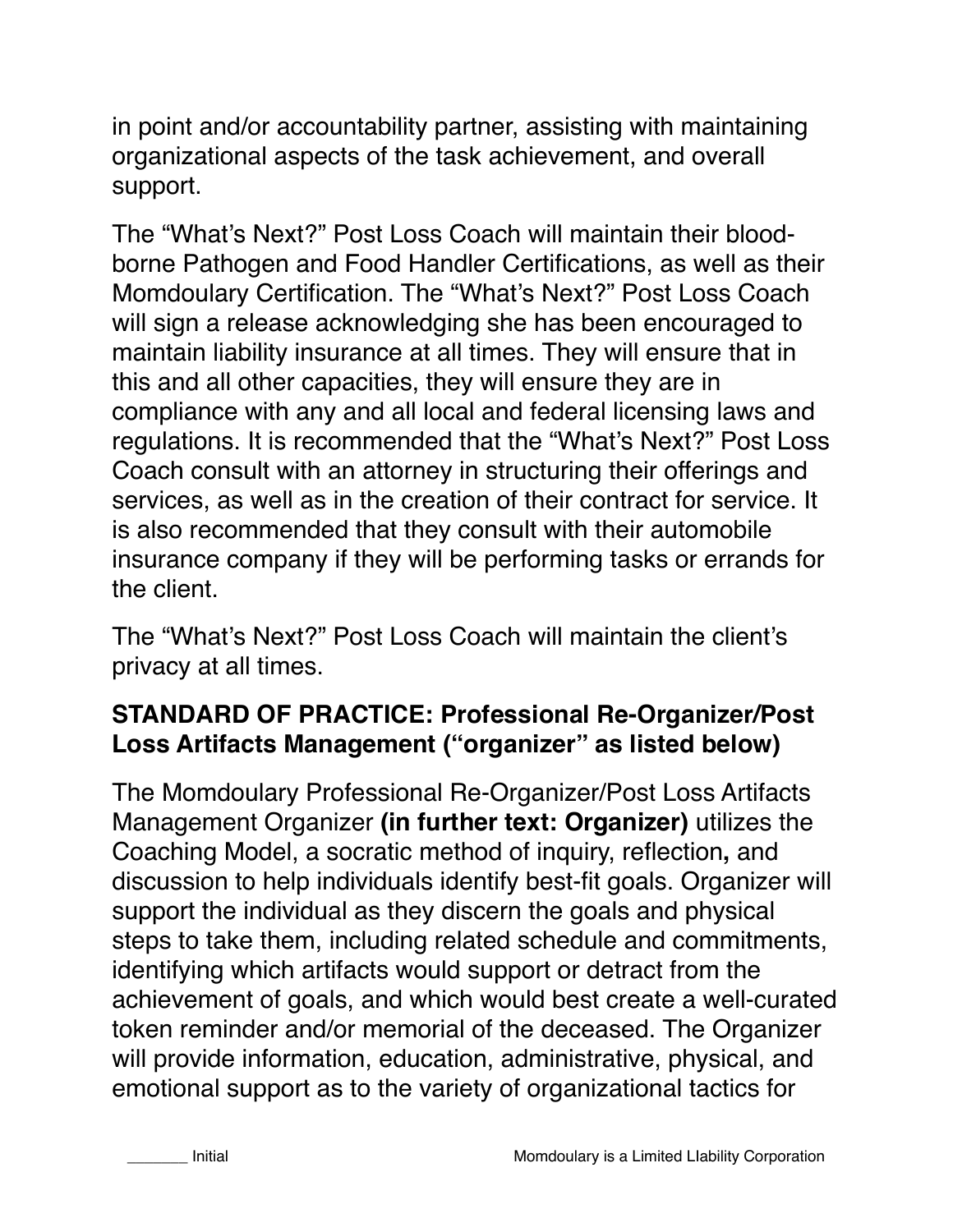managing physical objects and time management, not advising the client which option to chose, rather simply informing them of their options. From there, the individual will develop an Action Plan for organizing tasks and goals. The Organizer is not to develop the action plan, though they may record it in written form, along with the individual's target dates and steps. The Organizer may support and encourage the individual in implementing the Action Plan. The Organizer may use skills such as inquiry, reflection, and discussion to help keep the individual on target, and to help them assess their progress and determine if they need to make adjustments.

The Organizer provides informational support in terms of availability of resources and different methodologies one can choose from. While the Organizer may educate and inform on basic methodology, the Organizer will not prescribe one method over another, rather doing their best to inform the mother and family of many options and resources, supporting them in making the decisions as to what works best for them. The Organizer's goal is to support the individual as they organize the physical and time structure to support the process of clarifying and meeting their goals in the management of the artifacts of the deceased. They will ensure that before assisting an individual in this task, any legal or estate requirements have been met, and will ensure a client has signed a retainer agreement which ensures this. The Organizer will not provide any form of medical or clinical care or advice, or provide counseling, consulting, or psychology treatment/therapy**.** The Organizer will not determine for the client what items to discard or items to purchase, nor tasks to quit or take on. Scope and standard of practice applies to informational and question-based support measures only. Additionally, Organizer will provide information about appropriate resources if the family has questions or concerns outside the scope of the Organizer's practice.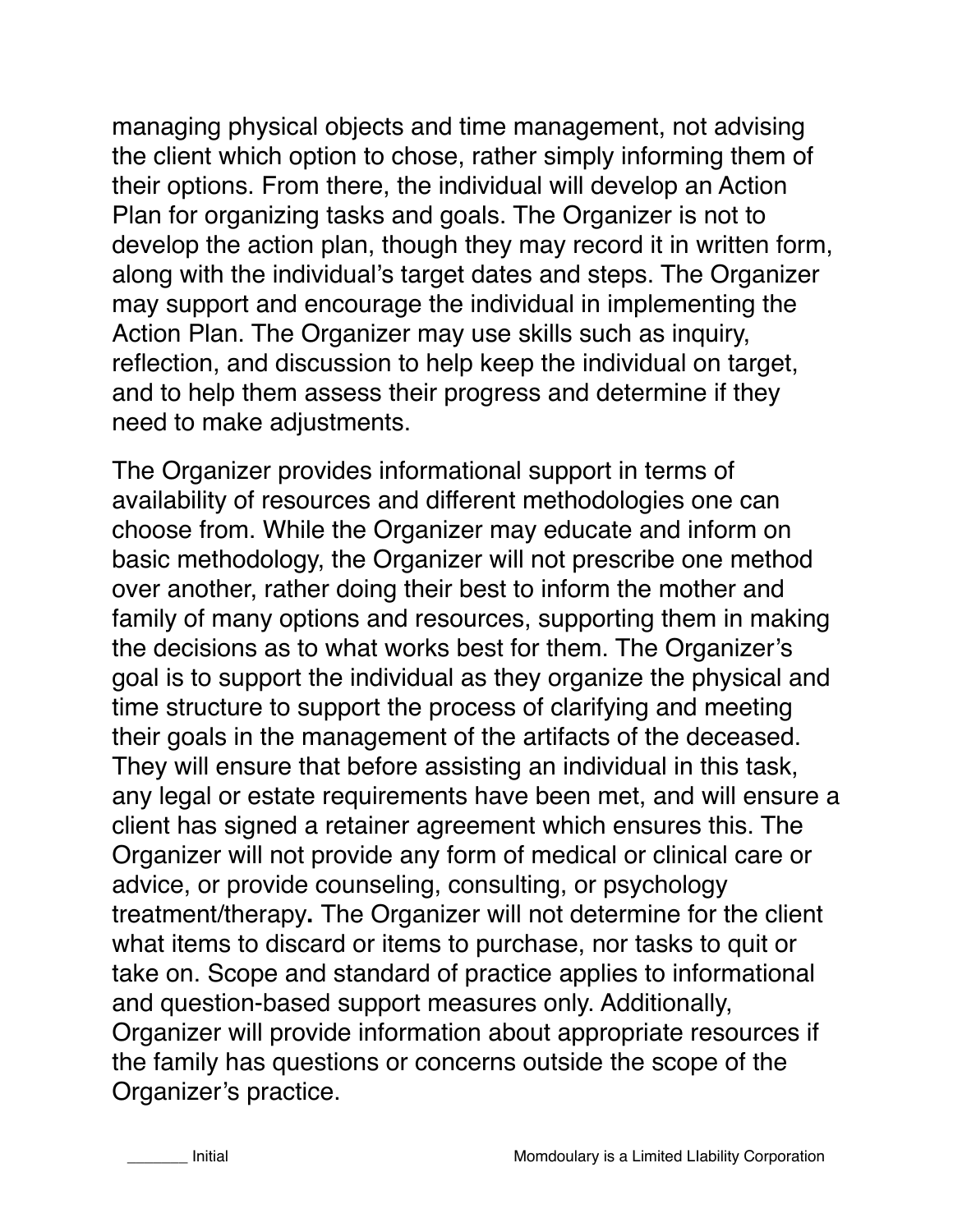If the Organizer offers services providing physical assistance with artifact management, they will ensure client has signed an agreement for service that fully outlines the tasks to be accomplished, and that Momdoulary advises such agreement for service is reviewed by an attorney before execution. The Organizer must always operate within the state and federal requirements for all aspects of their work, including the disposal of material objects, if they are providing physical assistance. The Organizer must always ensure that all Estate business has been settled before supporting artifact management in any way.

The Organizer will sign a release acknowledging that she has been encouraged to maintain liability insurance at all times.

Organizer's will maintain their certification. They will ensure that if there are any related licensing or insurance regulations in their area, they will be met and maintained. They will ensure that in this and all other capacities, they will ensure they are in compliance with any and all local and federal licensing laws and regulations. It is recommended that the "What's Next?" Post Loss Coach consult with an attorney in structuring their offerings and services, as well as in the creation of their contract for service. It is also recommended that they consult with their automobile insurance company if they will be performing tasks or errands for the client.

The Organizer will maintain the client's privacy at all times.

**ON USE OF TITLE:** Momdoulary, LLC maintains that for graduates who possess all six certifications, the general title "Death Doula" or "Mourning Doula" used along with the Momdoulary Certified mark will be an acceptable way to market their services which will convey to the public the full scope of services they offer. If one does not possess all six certifications